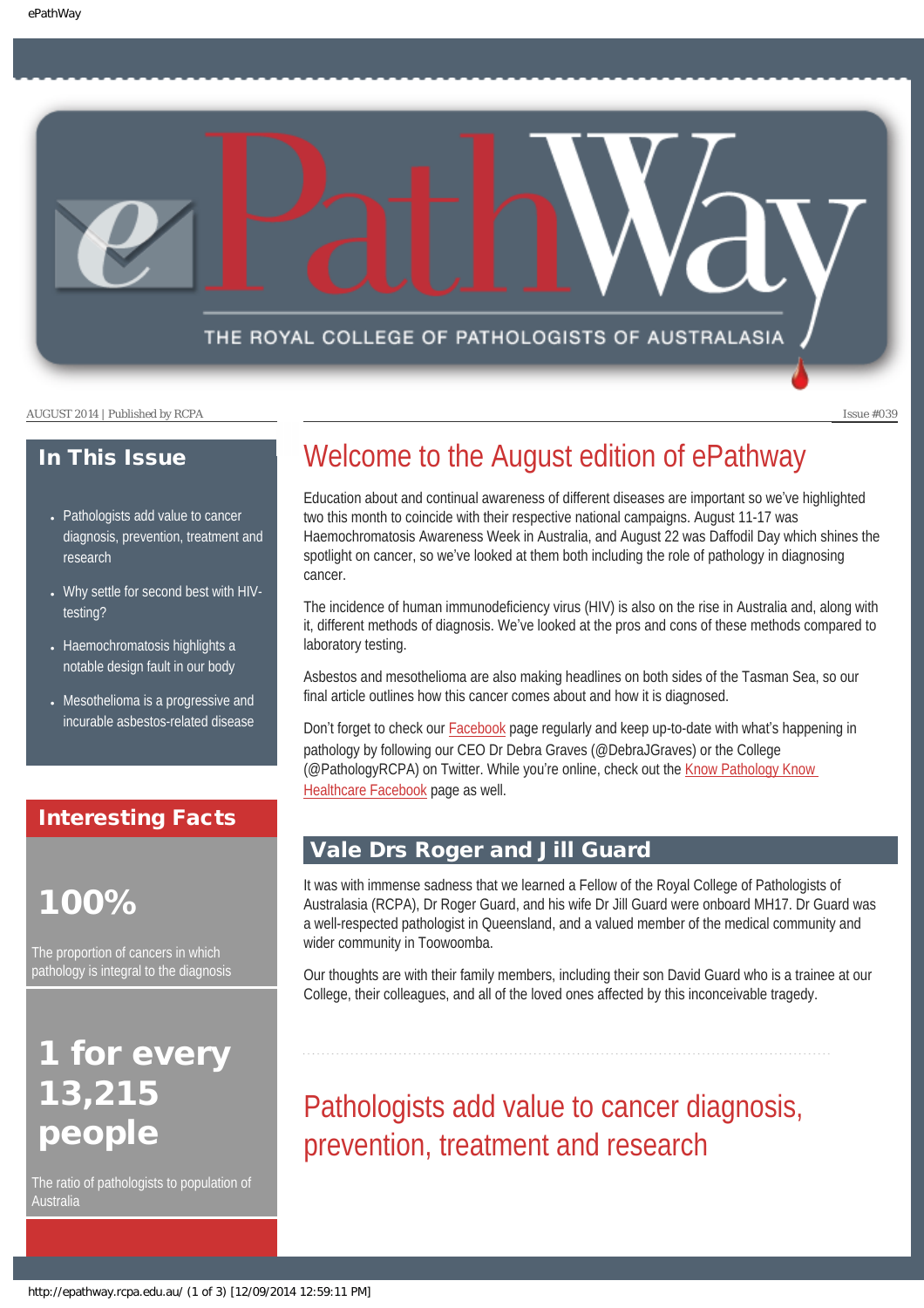# 1 for every 19,731 people

The ratio of pathologists to population of

### Important Message

has an important message for you. [Click to](http://epathway.rcpa.edu.au/notice.html)  [see the message!](http://epathway.rcpa.edu.au/notice.html)

Suggest to a friend

Know someone who might be interested in this website? Why not [suggest the website](mailto:?Subject=I%20think%20you%20should%20read%20this%20Newsletter=
http://epathway.rcpa.edu.au/index.html)



August shines the spotlight on cancer through the Cancer Council's annual Daffodil Day. This day represents hope for a cancer-free future and raises vital funds for cancer research, patient support and prevention programs. It's therefore a good time to also reflect on the value pathology adds to cancer prevention, diagnosis, treatment and research.

[read more »](#page-5-0)

### Previous Editions

<span id="page-1-0"></span>Did you miss something from last month? You can view our [previous editions](#page-3-0) at any time.

### Subscribe Now!

Subscription is easy! Simply fill in our [subscription form.](http://epathway.rcpa.edu.au/subscription.html)

## Why settle for second best with HIV-testing?

The current resurgence of Human Immunodeficiency Virus (HIV)<sup>[1]</sup> in Australia has prompted a number of strategies to attempt to diagnose people currently at risk of HIV infection who remain untested and/or undiagnosed. Two strategies, Point of Care Tests (PoCT) for HIV and HIV self-testing kits $^{[2]}$ , might seem like great ideas, but they are far from perfect solutions.



### Links

to them.

[RCPA Manual](http://rcpamanual.edu.au/)

[LabTest Online](http://www.labtestsonline.org.au/)

[Know Pathology Know Healthcare](http://knowpathology.com.au/)

[read more »](#page-7-0)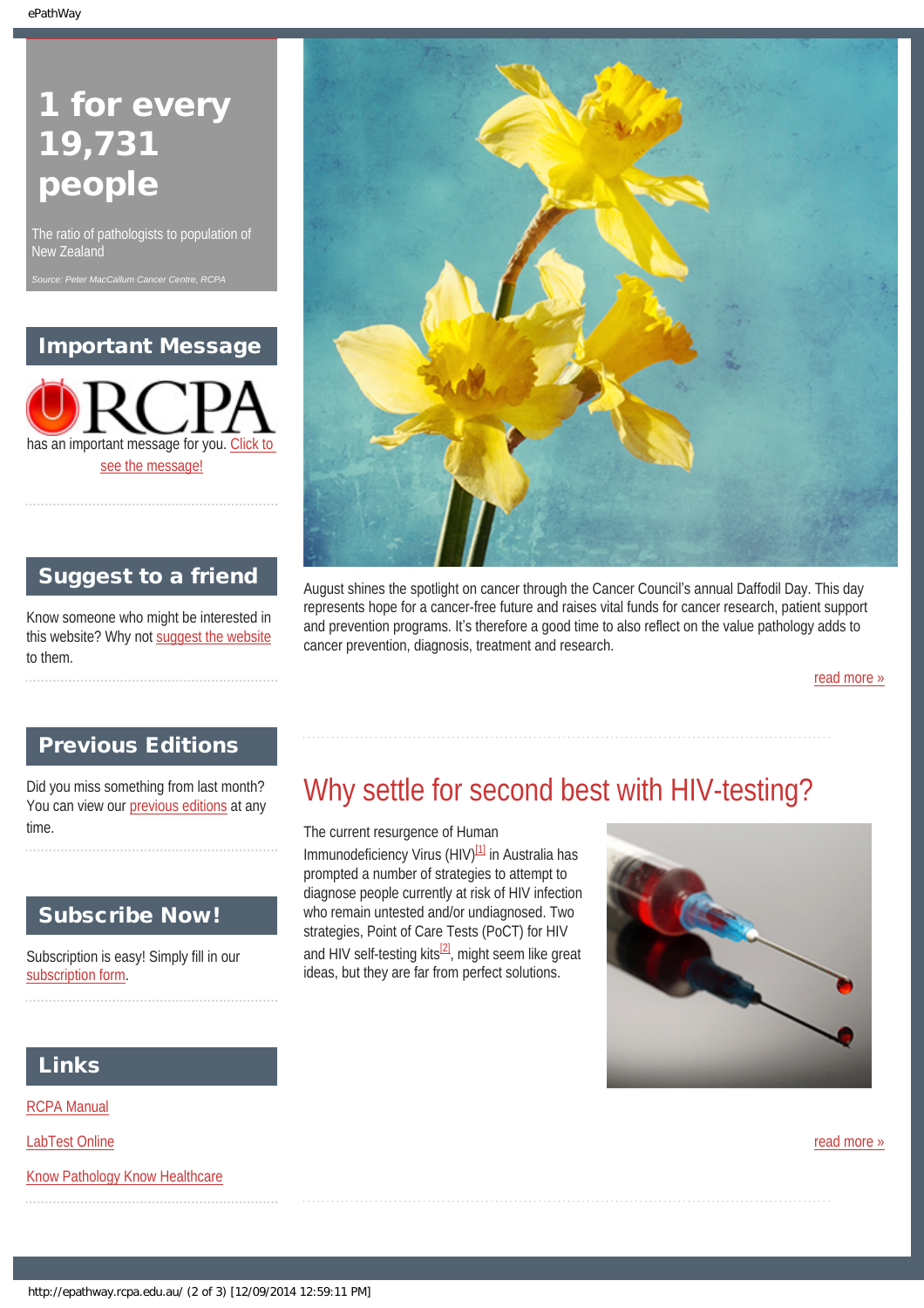## <span id="page-2-0"></span>Haemochromatosis highlights a notable design fault in our body

Our bodies are engineering masterpieces, but there is one notable design fault. We can't get rid of excess stores of iron, which is a problem for people with haemochromatosis<sup>[\[1\]](#page-10-0)</sup>. This inherited disorder is believed to have developed in Ireland about 40,000 years ago in response to the lack of iron in the diet during famine. Vikings then spread the haemochromatosis gene during their 'visits' to other countries.



[read more »](#page-9-0)

# <span id="page-2-1"></span>Mesothelioma is a progressive and incurable asbestos-related disease

Asbestos is making headlines on both sides of the Tasman Sea in terms of finding and removing asbestos containing material (ACM) from homes and offices because exposure to asbestos continues to be a major health hazard. While there are a number of asbestos-related diseases, mesothelioma is the most lethal so we've asked an expert about what it is and how it's diagnosed.



[read more »](#page-11-0)

### Copyright © 2014 The Royal College of Pathologists of Australasia

RCPA - Durham Hall - 207 Albion St Surry Hills NSW 2010 AUSTRALIA | (+61) 2 8356 5858 | [www.rcpa.edu.au](http://www.rcpa.edu.au/)

[Privacy Policy](http://www.rcpa.edu.au/Content-Library/Privacy.aspx) | [Legal](http://www.rcpa.edu.au/Legal.aspx) | Disclaimer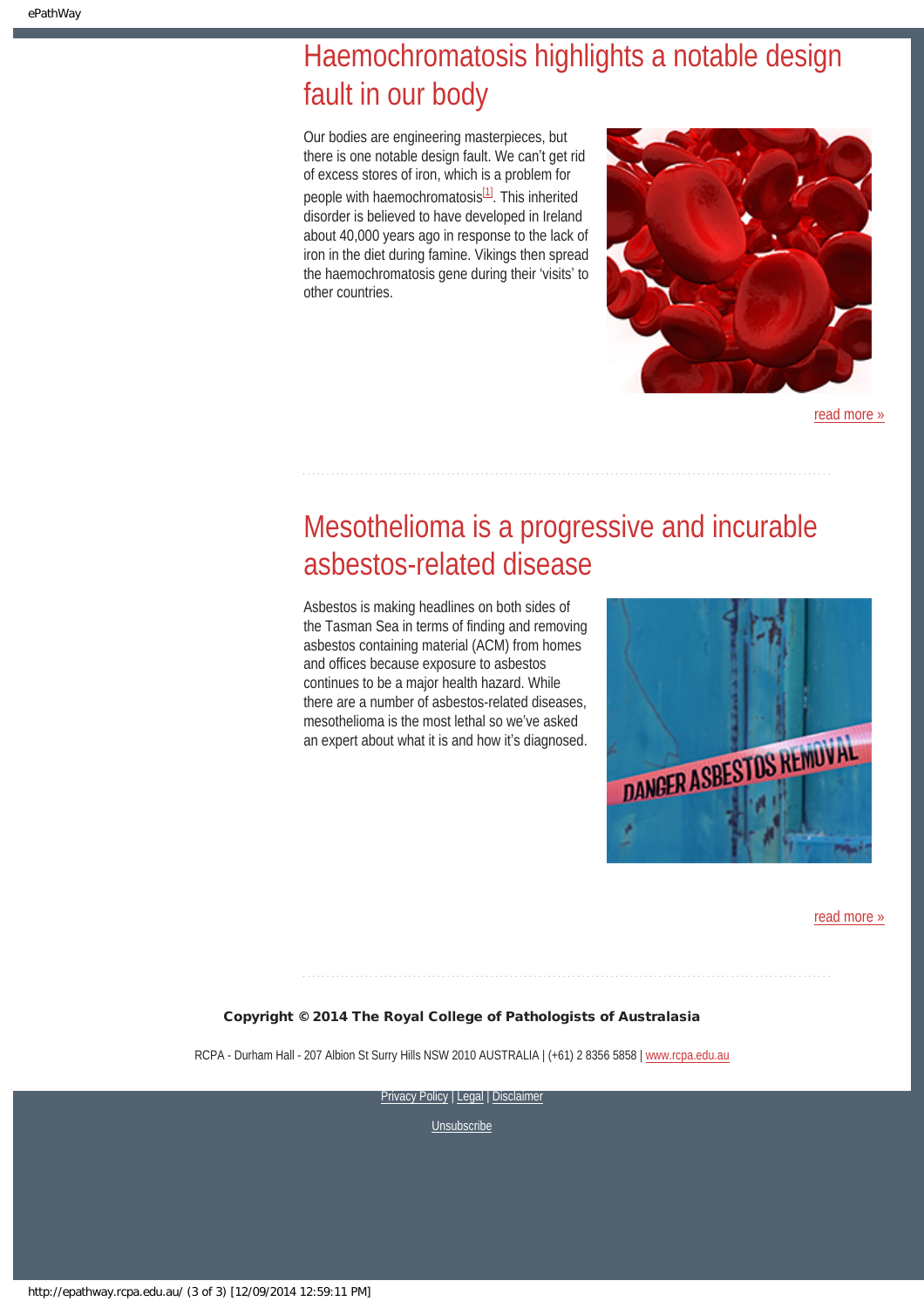<span id="page-3-0"></span>

Published by RCPA

## Previous Editions



- HPV test may renew<br>Australia's National<br>Cervical Screening<br>Program
- 

## 2014

[033 - February 2014](http://epathway.rcpa.edu.au/previous/033_0214.pdf)

[036 - May 2014](http://epathway.rcpa.edu.au/previous/036_0514.pdf)

[034 - March 2014](http://epathway.rcpa.edu.au/previous/034_0314.pdf) [037 - June 2014](http://epathway.rcpa.edu.au/previous/037_0614.pdf)

[035 - April 2014](http://epathway.rcpa.edu.au/previous/035_0414.pdf) [038 - July 2014](http://epathway.rcpa.edu.au/previous/038_0714.pdf)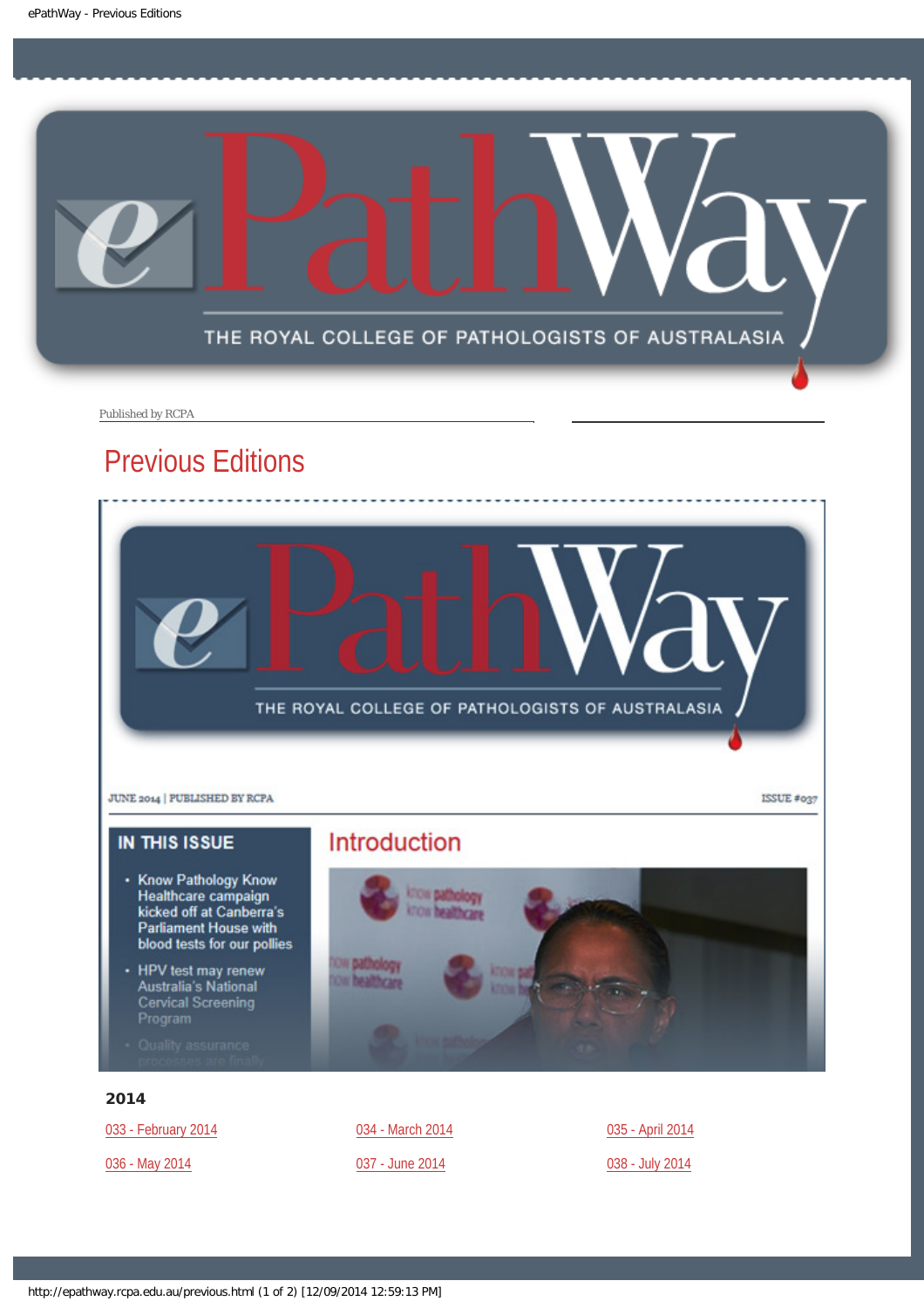### 2013

| 022 - February 2013     | 023 - March 2013        | 024 - April 2013     |
|-------------------------|-------------------------|----------------------|
| 025 - May 2013          | 026 - June 2013         | 027 - July 2013      |
| 028 - August 2013       | 029 - September 2013    | 030 - October 2013   |
| 031 - November 2013     | 032 - Dec 2013/Jan 2014 |                      |
| 2012                    |                         |                      |
| 010 - Dec 2011/Jan 2012 | 011 - February 2012     | 012 - March 2012     |
| 013 - April 2012        | 014 - May 2012          | 015 - June 2012      |
| 016 - July 2012         | 017 - August 2012       | 018 - September 2012 |
| 019 - October 2012      | 020 - November 2012     | 021 - December 2012  |
| 2011                    |                         |                      |
| 001 - March 2011        | 002 - April 2011        | 003 - May 2011       |
| 004 - June 2011         | 005 - July 2011         | 006 - August 2011    |
| 007 - September 2011    | 008 - October 2011      | 009 - November 2011  |

[« Back to Home Page](http://epathway.rcpa.edu.au/index.html)

### Copyright © 2014 The Royal College of Pathologists of Australasia

RCPA - Durham Hall - 207 Albion St Surry Hills NSW 2010 AUSTRALIA | (+61) 2 8356 5858 | [www.rcpa.edu.au](http://www.rcpa.edu.au/)

[Privacy Policy](http://www.rcpa.edu.au/Content-Library/Privacy.aspx) | [Legal](http://www.rcpa.edu.au/Legal.aspx) | Disclaimer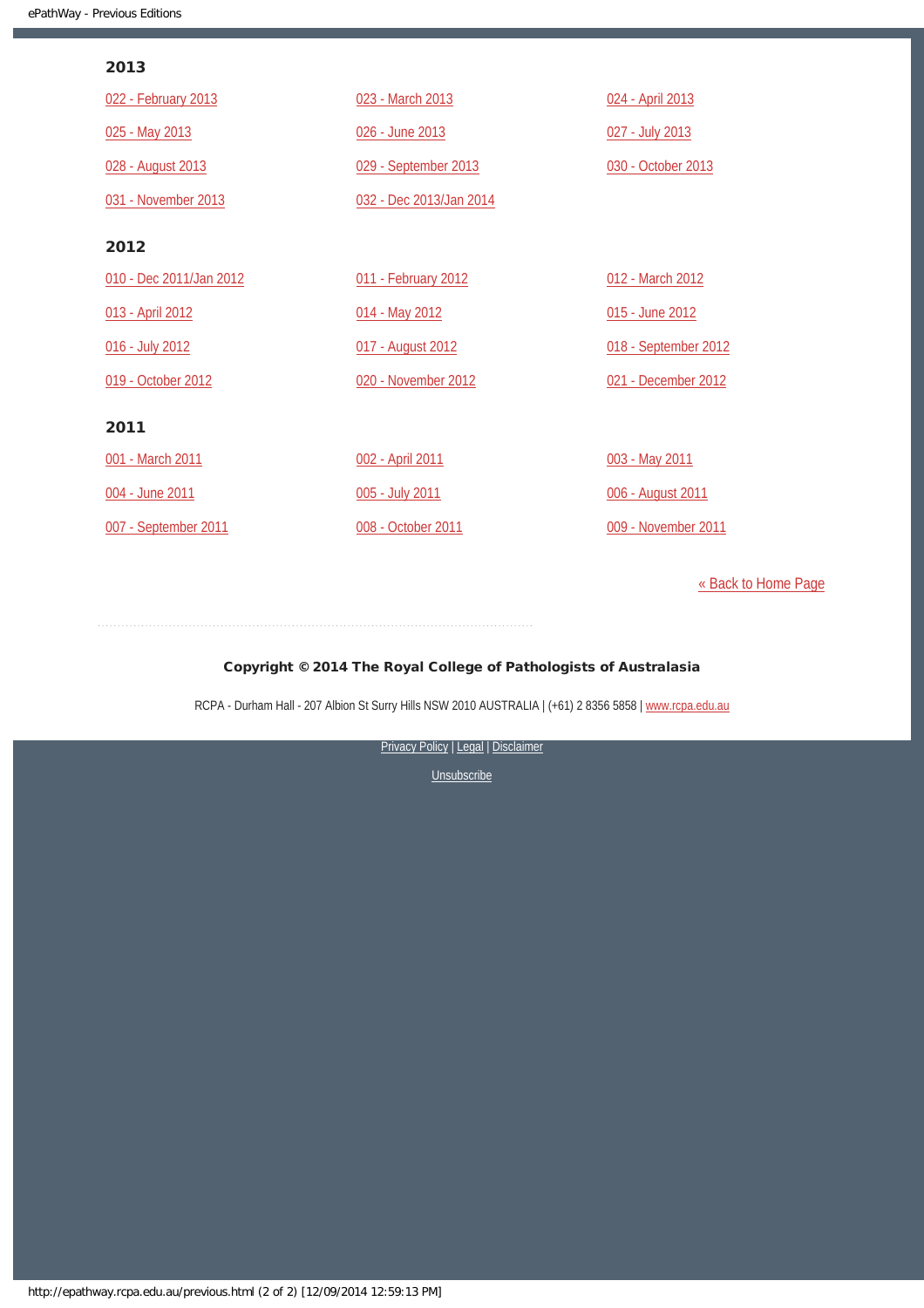<span id="page-5-0"></span>

# Pathologists add value to cancer diagnosis, prevention, treatment and research



August shines the spotlight on cancer through the Cancer Council's annual Daffodil Day. This day represents hope for a cancer-free future and raises vital funds for cancer research, patient support and prevention programs. It's therefore a good time to also reflect on the value pathology adds to cancer prevention, diagnosis, treatment and research.

Dr Michael Dray, Consultant Histopathologist at Waikato Hospital in Hamilton, New Zealand, says pathologists diagnose almost all cancers.

"When a person has a cancer removed from any part of their body, it is sent to a pathologist for analysis and diagnosis," he explains.

"Pathologists examine the specimen and report to the surgeon if the person does or doesn't have cancer. If they have cancer, the pathologist lets the surgeon know if they removed it all from the patient, informs them if it is a primary or secondary cancer, provides prognostic information such as how the tumour will behave, and gives predictive advice in terms of treatment options for that particular type of cancer and how likely it is to respond."

Dr Dray says the clinical interpretation of the pathology result is important, especially when a definitive diagnosis can't be provided at first.

"We always try to give a sense of certainty, but sometimes pathologists can't provide a definitive diagnosis because of many factors such as the amount or integrity of the tissue sent to us for analysis, or because of confounding clinical factors associated with a particular case," he says. "When this happens further investigations are usually required, and these are often guided by pathologists."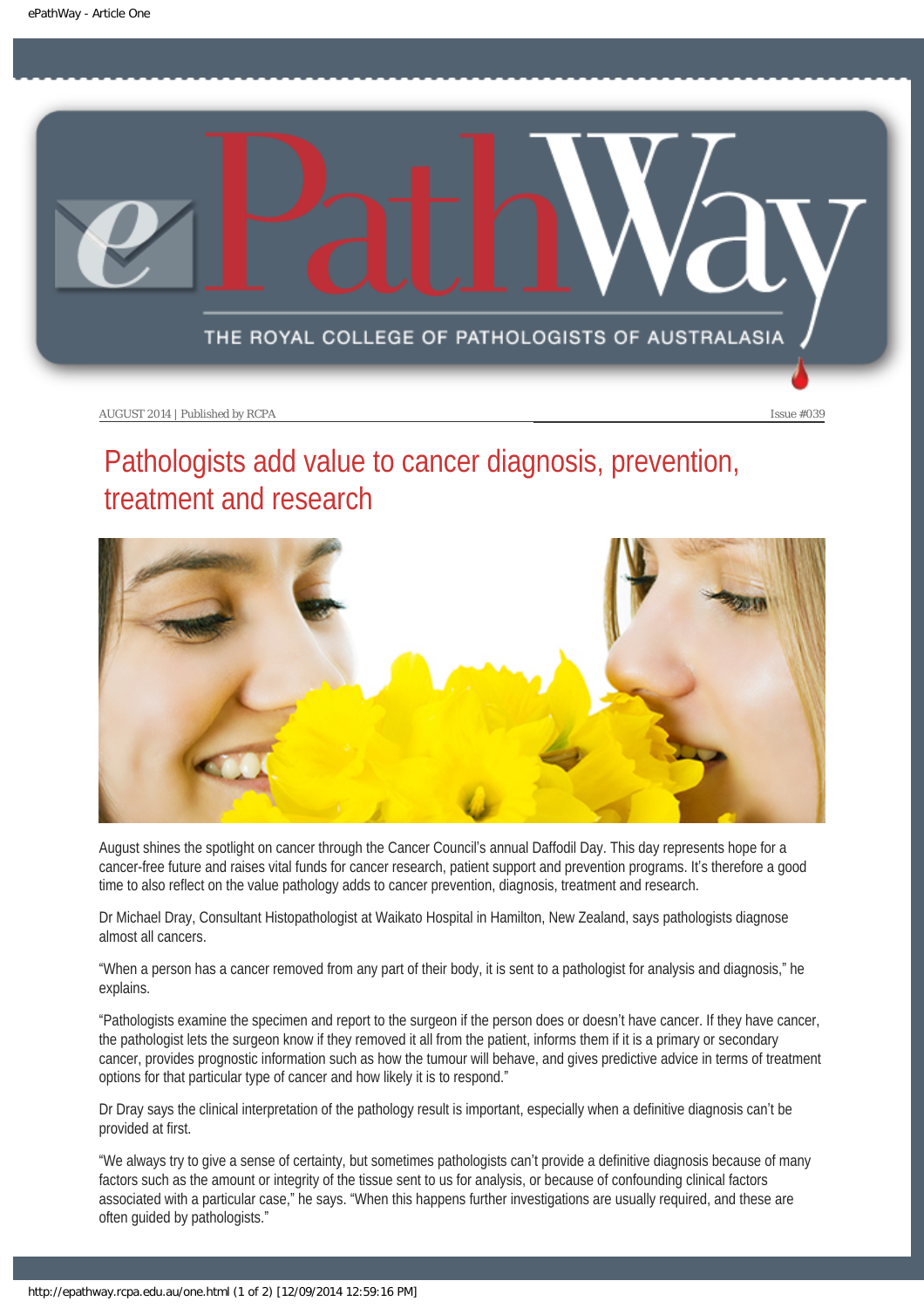Pathologists are also actively involved in cancer research and the early detection of many types of cancers through screening programs. One example is the discovery of pre-cancerous changes in routine pap smears. Pathologists are also the force behind the genetic revolution which has significant implications for cancer prevention, diagnosis and treatment.

Since we are pausing to think the value pathologists bring to the cancer journey, including diagnosing almost all cancers, it's a good time to also reflect on what life would be like without pathologists via this [video](http://worldwithoutpathology.rcpa.edu.au/). Which would you prefer if you had a suspected cancer? A tickleoscopy, or a pathologist who is a specialist doctor with a minimum of 13 years training, determining your diagnosis?

Daffodil Day was on August 22 this year. More information about this event is available on the [Cancer Council](https://daffodilday.com.au/)'s website.

[« Back to Home Page](http://epathway.rcpa.edu.au/index.html)

### Copyright © 2014 The Royal College of Pathologists of Australasia

RCPA - Durham Hall - 207 Albion St Surry Hills NSW 2010 AUSTRALIA | (+61) 2 8356 5858 | [www.rcpa.edu.au](http://www.rcpa.edu.au/)

[Privacy Policy](http://www.rcpa.edu.au/Content-Library/Privacy.aspx) | [Legal](http://www.rcpa.edu.au/Legal.aspx) | Disclaimer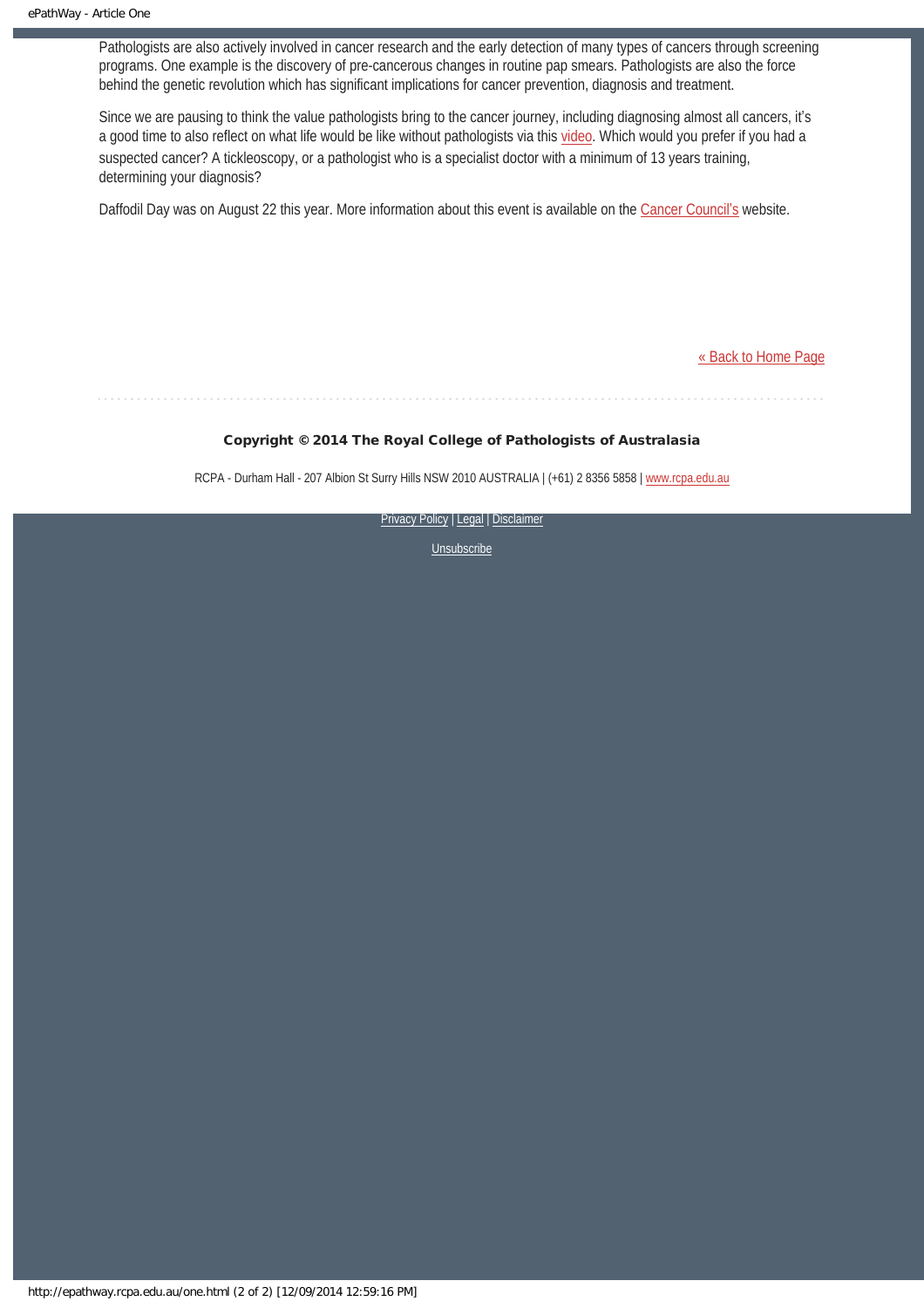<span id="page-7-0"></span>

# Why settle for second best with HIV-testing?



<span id="page-7-1"></span>The current resurgence of Human Immunodeficiency Virus (HIV) $[1]$  in Australia has prompted a number of strategies to attempt to diagnose people currently at risk of HIV infection who remain untested and/or undiagnosed. Two strategies, Point of Care Tests (PoCT) for HIV and HIV self-testing kits<sup>[\[2\]](#page-8-1)</sup>, might seem like great ideas, but they are far from perfect solutions.

<span id="page-7-2"></span>Dr Lyn Waring, Director of Microbiology and Immunoserology at Melbourne Pathology and a member of the Microbiology Advisory Committee for the Royal College of Pathologists of Australasia (RCPA), says people in Australia have easy access to high quality health care, including world-class pathology laboratories, so why settle for second best?

"The concern about PoCT for HIV and HIV self-tests is there are too many associated issues including quality control, the prevalence of false positive and false negative results, insufficient counseling about the result, traceability of the result including where it is recorded, and the lack of follow up or clinical advice about associated conditions and when to test for these."

Dr Waring says there are also increased rates of syphilis and other preventable sexually transmitted infections (STIs) in Australia at present which haven't received the same attention as HIV.

"When a person is tested through a pathology laboratory, the pathologist will contact the referring doctor and discuss the patient's clinical history to advise them of other tests that might be appropriate, such as testing for other STIs," she says. "There is also a need to educate the public again that HIV and other STIs are preventable diseases through using condoms and other preventive measures."

Dr Waring says while PoCT and self-testing may be seen as decreasing barriers to testing, positive results still need a confirmatory laboratory-based pathology test and negative results might not actually be negative.

"A negative result can falsely reassure people. There is a window of time where the viral load is still too small for PoCT and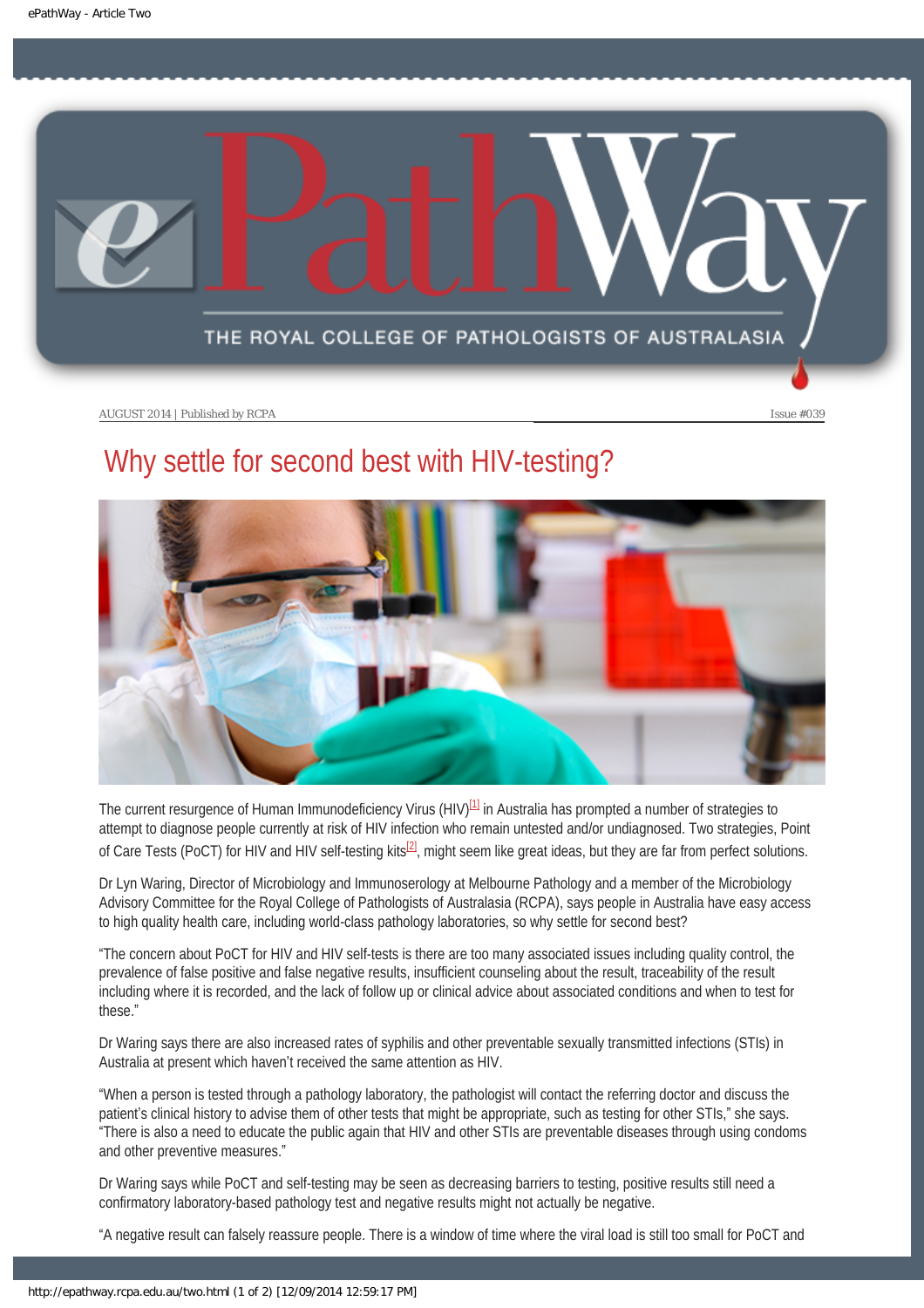self-tests to pick it up. The consequence of falsely negative tests is the risk of falsely reassuring a patient that they are not infected when they actually are, and they can spread the infection unknowingly by having unprotected sex. For example, if a 'day after' test is negative then that person may think they are fine when they are not."

Another reason PoCT and self-tests may be viewed as more desirable is their timely results. But Dr Waring points out laboratory test results are also available relatively fast – and deliver certainty as well.

"A reliable negative test result can be obtained very quickly from a pathology laboratory. For example, a needle stick injury marked urgent can have a result in two hours. For other samples it is 24 hours or less for a quality controlled test in a worldclass laboratory system. Slower turn around times occur for positive results, but it is still within hours. A confirmatory laboratory test still needs to happen for a positive result no matter which system is used, including self testing. Why not use the best and most reliable system in the first place?"

Dr Waring says she can see the sense in using HIV PoCT and self-tests in high-prevalence countries that also have poor medical infrastructure. But she argues Australia has a low prevalence of HIV, even with the current resurgence, and has a world-class pathology system – so why not use it to ensure the result is reliable every time? The stakes are certainly high enough to not settle for second best.

<span id="page-8-0"></span>[\[1\]](#page-7-1) HIV is covered in the [July 2011](http://epathway.rcpa.edu.au/previous/005_0711.pdf) edition of ePathWay

<span id="page-8-1"></span>[\[2\]](#page-7-2) Rapid HIV is covered in the **February 2013** edition of ePathWay

[« Back to Home Page](http://epathway.rcpa.edu.au/index.html)

#### Copyright © 2014 The Royal College of Pathologists of Australasia

RCPA - Durham Hall - 207 Albion St Surry Hills NSW 2010 AUSTRALIA | (+61) 2 8356 5858 | [www.rcpa.edu.au](http://www.rcpa.edu.au/)

[Privacy Policy](http://www.rcpa.edu.au/Content-Library/Privacy.aspx) | [Legal](http://www.rcpa.edu.au/Legal.aspx) | Disclaimer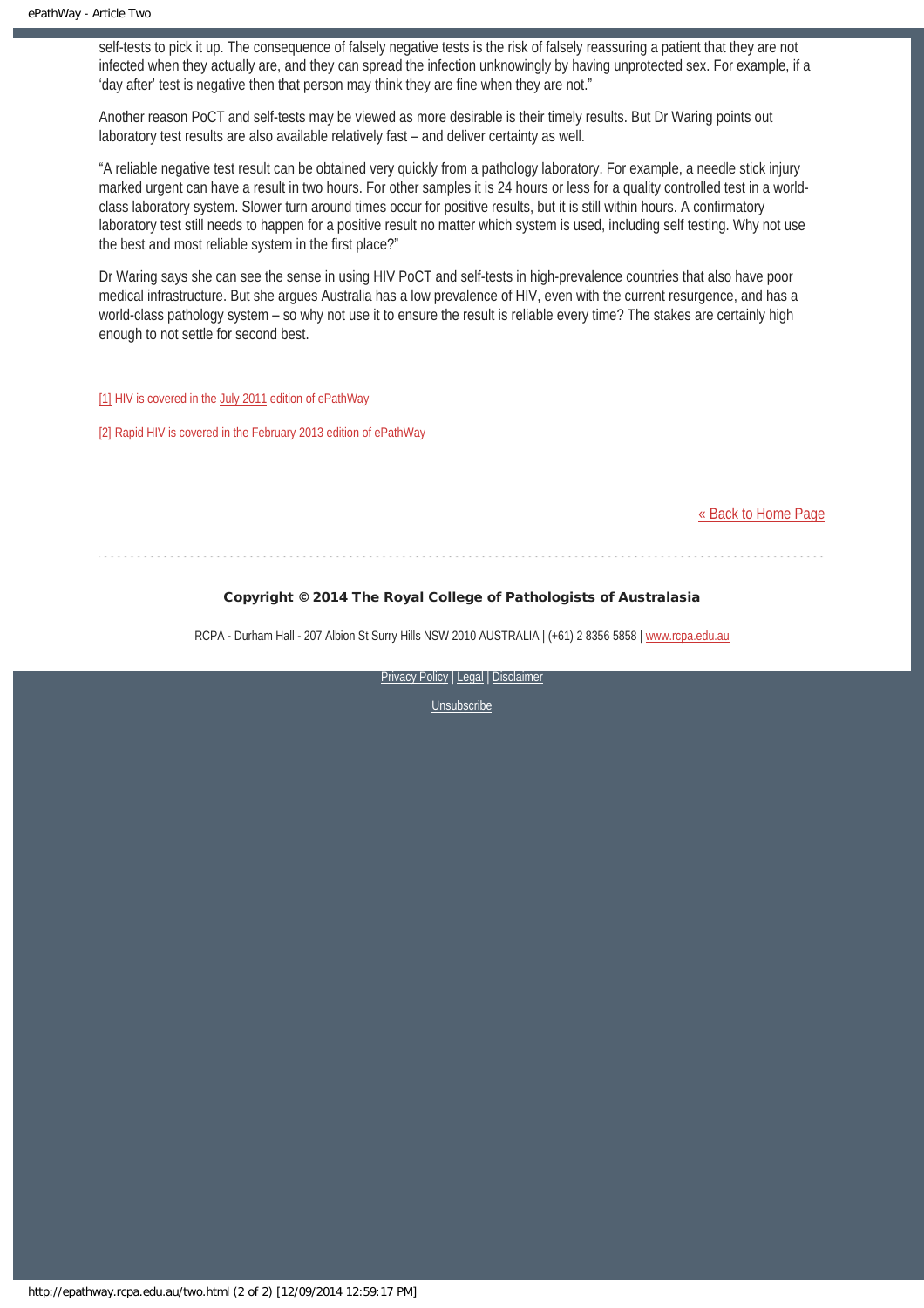<span id="page-9-0"></span>

# Haemochromatosis highlights a notable design fault in our body



<span id="page-9-1"></span>Our bodies are engineering masterpieces, but there is one notable design fault. We can't get rid of excess stores of iron, which is a problem for people with haemochromatosis $^{[1]}$  $^{[1]}$  $^{[1]}$ . This inherited disorder is believed to have developed in Ireland about 40,000 years ago in response to the lack of iron in the diet during famine. Vikings then spread the haemochromatosis gene during their 'visits' to other countries.

Haemochromatosis is a metabolic condition that causes increased absorption of dietary iron. It is usually inherited, but a similar situation (haemosiderosis) can also occur from multiple blood transfusions. Iron that is excess to the body's needs is stored as molecules such as ferritin in organs such as the liver, heart and pancreas, and can result in organ damage if it's not removed. Early diagnosis is important to avoid complications such as organ failure and death.

"Diagnosis of haemochromatosis happens in a number of ways," explains Associate Professor Merrole Cole-Sinclair, Head of Laboratory Haematology at St Vincent's Hospital in Melbourne.

"A doctor might be investigating an abnormal iron studies profile in the blood or disorders that might be complications of haemochromatosis, such as diabetes or liver disease, and will then back track to find out if there is a specific cause. Or a doctor might investigate a family member of a person known to have haemochromatosis to see if they have also inherited the condition."

A/Prof Cole-Sinclair says haemochromatosis can also be an incidental finding. She recently requested iron studies on a patient in his 30s for a reason unrelated to haemochromatosis, but the pathology results suggested a possible diagnosis of haemochromatosis. Her suspicion was correct, and the disease was subsequently discovered in a number of this patient's family members.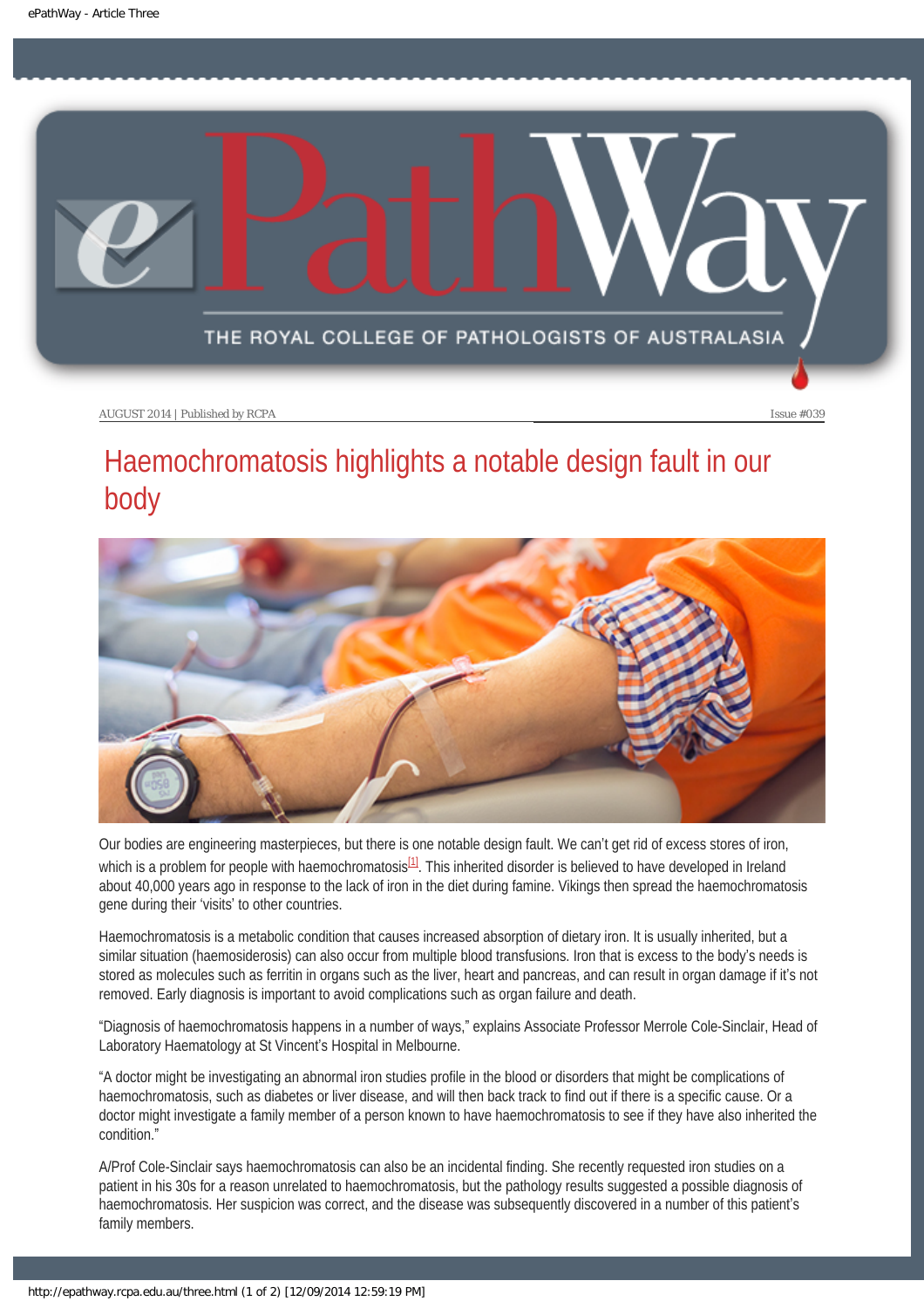Treatment for haemochromatosis involves removing regulated amounts of blood (and therefore iron) at regular intervals through venesection. This process is similar to a routine blood donation.

"Venesections are often relatively frequent after the initial diagnosis, but then settle down to less frequent regular intervals once blood tests indicate that less iron is being stored in the body," says A/Prof Cole-Sinclair.

Blood from donors with hereditary haemochromatosis can be used for clinical use through the Australian Red Cross Blood Service provided standard donor screening and other donation criteria are met.

Once the disease is under control, A/Prof Cole-Sinclair says regular blood tests are needed to monitor the disease including checking the patient's iron status and markers of organ function.

"We can absorb iron, store it and move it around our bodies as needed, but we can't successfully excrete large amounts from our system," she says. "Iron is lost via blood in the menstrual cycle, cell turnover or through the skin via sweat, but not in the amounts required if you have haemochromatosis. Since iron in tissues is damaging to the cells, not being able to remove it from our bodies when it is in great excess could be seen as a human 'design defect', but one that can be managed."

August 11-17 was Haemochromatosis Awareness Week in Australia. You can find out more about this disease by visiting the [Haemochromatosis Australia website](http://haemochromatosis.org.au/).

<span id="page-10-0"></span>[\[1\]](#page-9-1) Haemochromatosis was also covered in the [August 2011](http://epathway.rcpa.edu.au/previous/006_0811.pdf) edition of ePathWay

#### [« Back to Home Page](http://epathway.rcpa.edu.au/index.html)

### Copyright © 2014 The Royal College of Pathologists of Australasia

RCPA - Durham Hall - 207 Albion St Surry Hills NSW 2010 AUSTRALIA | (+61) 2 8356 5858 | [www.rcpa.edu.au](http://www.rcpa.edu.au/)

[Privacy Policy](http://www.rcpa.edu.au/Content-Library/Privacy.aspx) | [Legal](http://www.rcpa.edu.au/Legal.aspx) | Disclaimer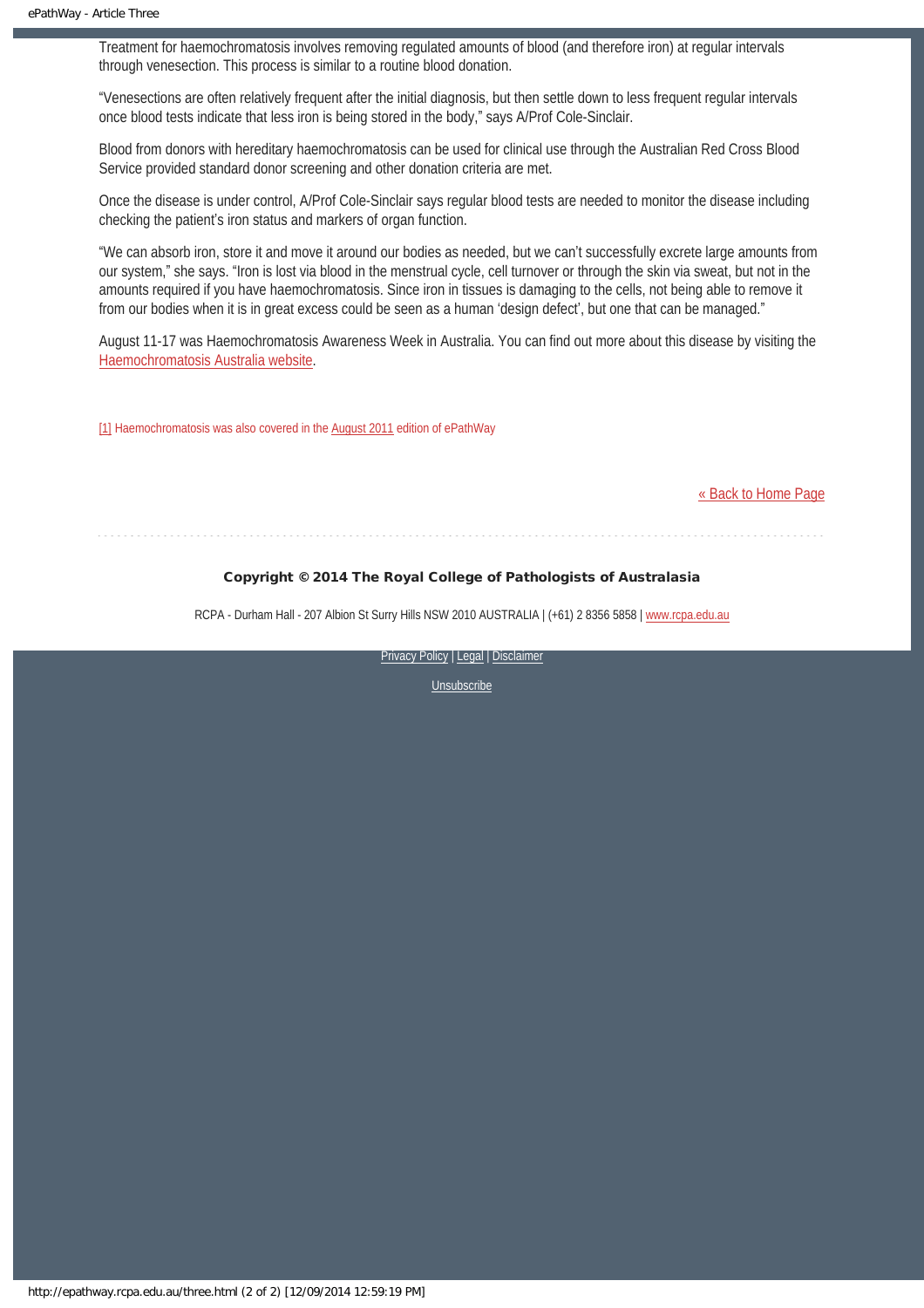<span id="page-11-0"></span>

# Mesothelioma is a progressive and incurable asbestosrelated disease



Asbestos is making headlines on both sides of the Tasman Sea in terms of finding and removing asbestos containing material (ACM) from homes and offices because exposure to asbestos continues to be a major health hazard. While there are a number of asbestos-related diseases, mesothelioma is the most lethal so we've asked an expert about what it is and how it's diagnosed.

Dr Jane Twin, Director of Cytopathology at Capital Pathology in Canberra, says mesothelioma is an unpredictable disease that takes between 10 to 50 years to appear after exposure to (usually) microscopic asbestos fibres.

"The type of asbestos that a person is exposed to is important. Some asbestos has long floppy fibres that can become trapped in the airways and coughed back up again. Other types have short, sharp fibres that make their way through the airways and into the alveolar sacs, and these are harder for the body to remove," explains Dr Twin.

Mesothelioma is a type of cancer that affects mesothelial cells. These cells cover the organs in the chest (where they form the pleura) and abdomen (where they form the peritoneum), although the most common type of mesothelioma occurs in the pleura.

The pleura is made up of two layers of thin membrane. The inner layer is attached to the lungs and the outer layer lines the chest wall and diaphragm. The space between these layers is called the pleural cavity. When asbestos fibres are breathed in they can find their way into the pleura, which is made up of mesothelial cells, causing it to thicken and form lumps.

"Diagnosing mesothelioma involves examining the patient and obtaining a detailed history, looking at radiological findings and sending specimens such as fluid and/or tissue from the person to a pathology laboratory for analysis," says Dr Twin. "For example, a patient may present to their doctor with one-sided chest pain and an x-ray might show they have fluid in their